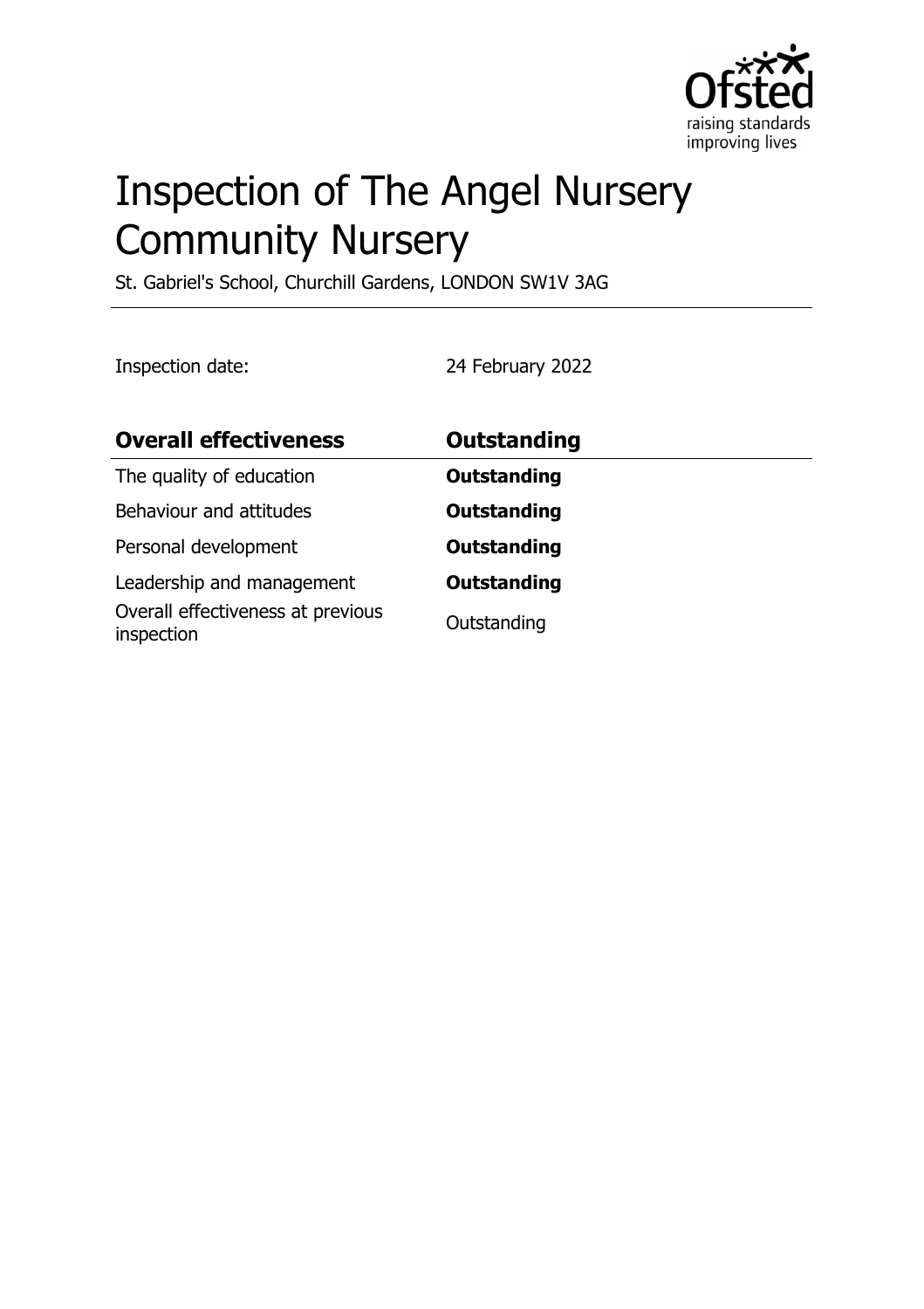

# **What is it like to attend this early years setting?**

#### **The provision is outstanding**

Children are highly enthusiastic learners, who love coming to nursery. They are extremely happy and demonstrate high levels of emotional security, confidence and self-esteem. Children's interests and love for learning are at the heart of every decision staff make. Children thoroughly enjoy exploring the ambitious curriculum in the carefully planned environment. This particularly supports those children with special educational needs and/or disabilities (SEND). All children make excellent progress from their starting points. They make independent choices from highly motivating activities that capture their curiosity for learning. For example, children are intrigued by the lights linked to a mark-making activity to engage them. They are completely involved in play and learning, consistently smiling and laughing together. For example, children eagerly join in as they look at and care for the nursery's African snails. They smile and giggle with excitement and they relish the praise they receive from staff. Children confidently talk about their learning using rich vocabulary.

Children behave exceptionally well. They work together extremely well as they dig and climb on upturned crates or play games, including 'What's the time Mr. Wolf?' in the garden. Children develop secure relationships with staff. They confidently seek reassurance when needed, in the form of a supportive hand or a cuddle at the friendship bench. Staff support children in developing independence through wellestablished daily routines.

#### **What does the early years setting do well and what does it need to do better?**

- $\blacksquare$  Staff are highly skilled and knowledgeable and demonstrate a deep understanding of how children learn. They understand the importance of ensuring that all children receive a broad and balanced curriculum, containing a wide variety of experiences based on their differing needs and abilities. They plan and implement an exemplary, sequenced curriculum based on children's interests, regular research projects, and children's outcomes. All children make outstanding progress in relation to their starting points, including children with SEND and those from disadvantaged backgrounds. For example, children enthusiastically investigate, share ideas and predict as they make food and baby milk for the dolls in the role-play area.
- Staff are exceptionally skilled at developing children's communication and language skills. They use a range of strategies to support children's language, including talking clearly and giving children plenty of time to practise speaking. Staff listen and repeat any words that children say with Makaton signs for those at earlier stages of their development. For children who are non-verbal, staff use objects or pictures to help them to communicate. Their high-quality interactions and inspiring conversations help to develop children's vocabulary and confidence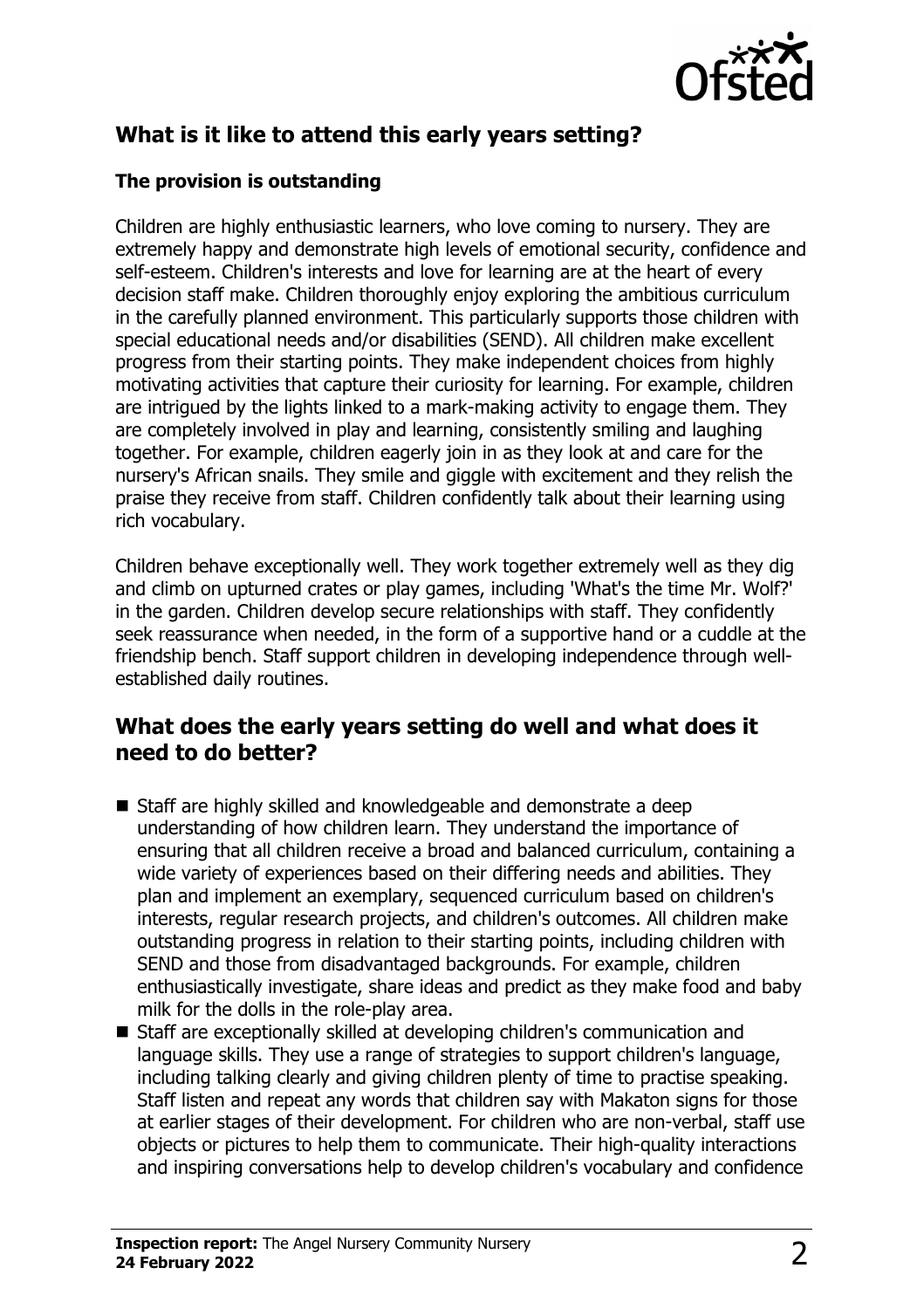

in speaking very well. For example, children eagerly share ideas and make predictions as they make slime.

- $\blacksquare$  Children thoroughly enjoy their learning and show a keenness to explore and discover. They develop a love of literature and know how to handle books. They are excited to listen and join in with stories. Staff encourage and ignite their imaginations as children confidently join in with familiar stories and predict what will happen next. Staff skilfully ask children questions during the book, linking what they are reading to their own feelings. Young children become immersed in the stories staff read to them. Older children develop high levels of confidence to lead these reading sessions themselves.
- $\blacksquare$  Staff strive to provide children with rich experiences to ignite curiosity and discussion to help them to understand about the world and the people who live in it. Children actively enjoy taking part in gardening activities, planting herbs and learning to look after the planet as they re-use kitchen equipment to make a music station in the garden area. Children learn about each other's cultural background as they learn to count in friends' home languages and learn songs and listen to stories in languages other than their own.
- $\blacksquare$  The manager and staff build impressive, effective relationships with parents. They get to know them and their children very well. The manager and staff engage parents in their child's learning and keep them updated about progress. Parents comment how home learning opportunities are effective in supporting children, particularly the food bags to support children's outcomes. This very strong partnership helps to raise outcomes for children to the highest level.
- $\blacksquare$  The manager implements an extensive, highly effective system to support staff to further develop their knowledge and skills. Staff have opportunities to become 'champions' in various initiatives of the nursery. Recently, staff have improved their knowledge of sustainability and how to support children to re-use resources. Staff and children join in with 'staying fit', healthy and wellness initiatives. Children help staff to lead sessions and support each other to relax and remain calm. This helps to give staff a broader understanding of how children learn and develop. This impacts extremely well on children's learning.

## **Safeguarding**

The arrangements for safeguarding are effective.

Safeguarding children's welfare is given utmost priority. Staff have an excellent understanding of the signs of abuse and neglect. They are confident to refer any concerns to the relevant agencies. Staff attend regular training and staff meetings to ensure they keep up to date with new safeguarding legislation. They also have strong awareness of issues, such as children and families at risk of radicalisation. The manager and staff know how to manage allegations about staff conduct. Procedures for recruitment and selection are extremely robust to ensure suitability of staff. Children play and learn in a secure, well-maintained environment, where staff are vigilant to any potential risks.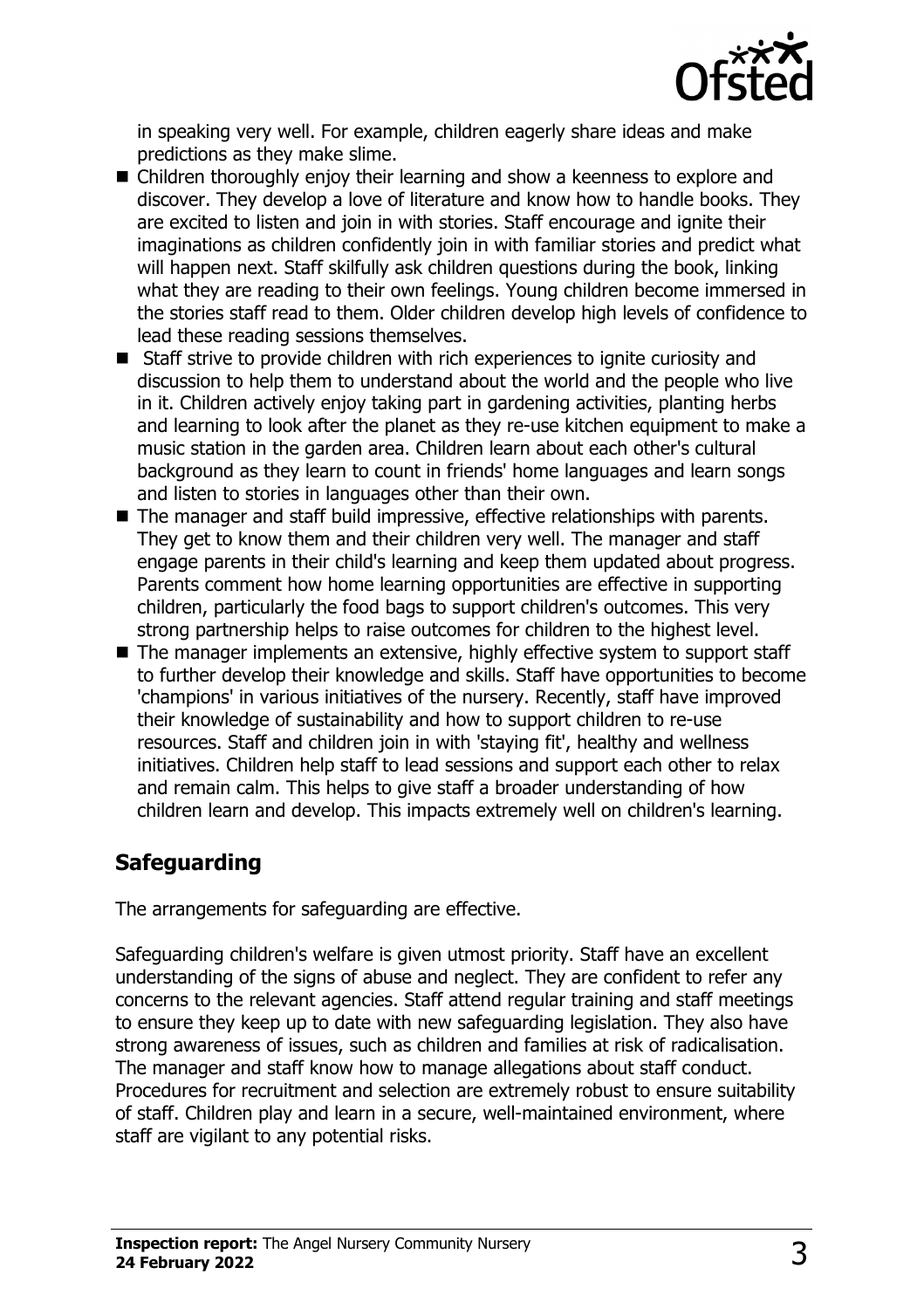

| <b>Setting details</b>                              |                                                                                      |
|-----------------------------------------------------|--------------------------------------------------------------------------------------|
| Unique reference number                             | 135104                                                                               |
| <b>Local authority</b>                              | Westminster                                                                          |
| <b>Inspection number</b>                            | 10138256                                                                             |
| <b>Type of provision</b>                            | Childcare on non-domestic premises                                                   |
| <b>Registers</b>                                    | Early Years Register, Compulsory Childcare<br>Register, Voluntary Childcare Register |
| Day care type                                       | Full day care                                                                        |
| Age range of children at time of<br>inspection      | 2 to $4$                                                                             |
| <b>Total number of places</b>                       | 30                                                                                   |
| Number of children on roll                          | 50                                                                                   |
| Name of registered person                           | The London Early Years Foundation                                                    |
| <b>Registered person unique</b><br>reference number | RP901332                                                                             |
| <b>Telephone number</b>                             | 020 7828 1922                                                                        |
| Date of previous inspection                         | 14 March 2016                                                                        |

### **Information about this early years setting**

The Angel Nursery Community Nursery is part of the London Early Years Foundation. It opened in 1992 in Pimlico in Central London. The nursery operates from 9am to 4pm, term time only. Sessions run from 9am to 12pm and from 1pm to 4pm. The manager holds a level 6 qualification, one member of staff holds a level 4 qualification, seven staff hold qualifications at level 3 and one is an apprentice working towards a qualification at level 3. The nursery offers funding for two-, three- and four-year-old children.

## **Information about this inspection**

**Inspector** Tracey Murphy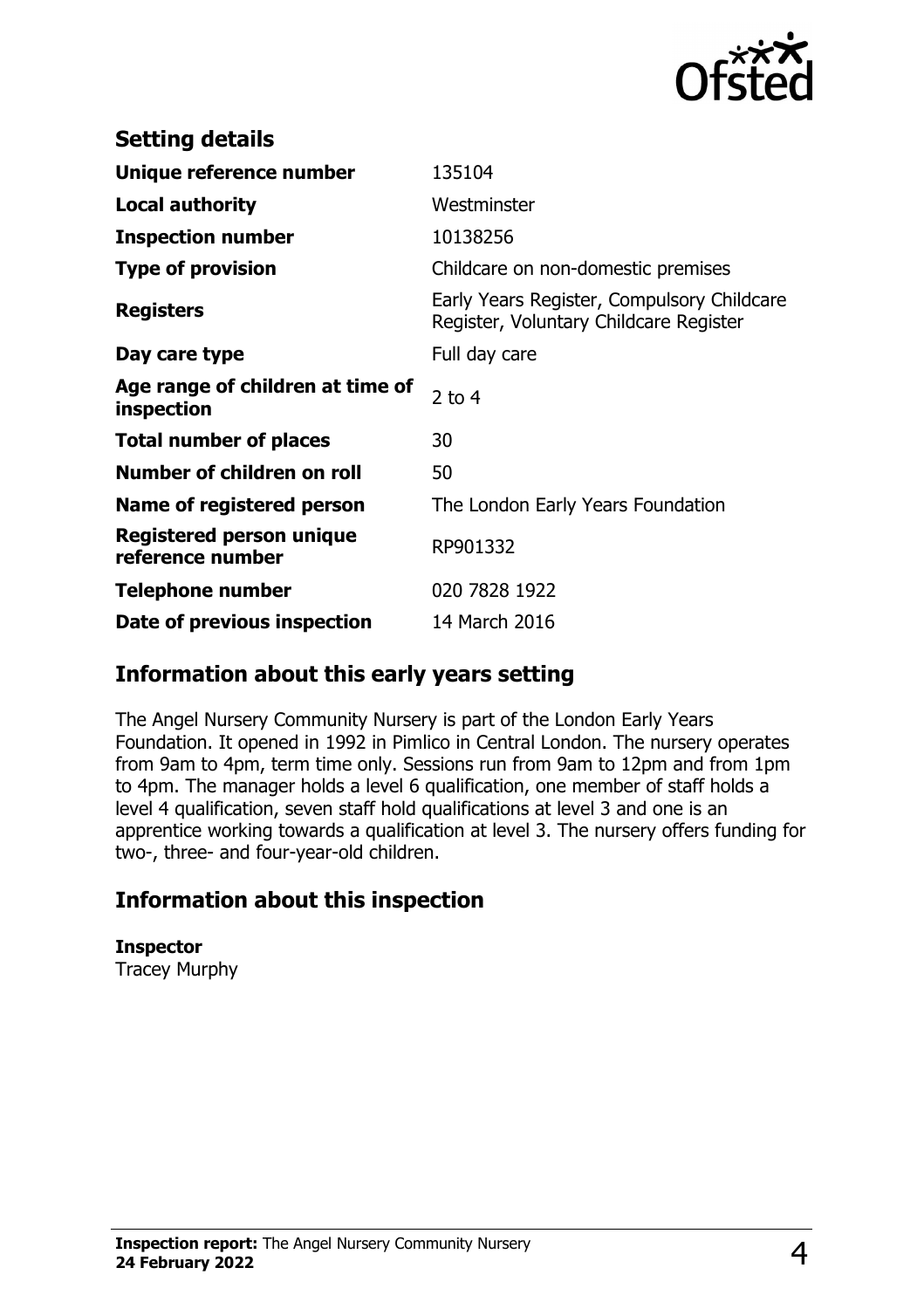

#### **Inspection activities**

- $\blacksquare$  This was the first routine inspection the provider received since the COVID-19 pandemic began. The inspector discussed the impact of the pandemic with the provider and has taken that into account in the evaluation of the provider.
- The manager and inspector completed a learning walk together of all areas of the setting and discussed the early years curriculum.
- $\blacksquare$  Children and staff spoke to the inspector during the inspection.
- $\blacksquare$  The inspector carried out two joint observations of communication and language activities with the manager.
- $\blacksquare$  The inspector spoke to parents during the inspection and took account of their views.
- $\blacksquare$  The manager showed the inspector documentation to demonstrate the suitability of staff.

We carried out this inspection under sections 49 and 50 of the Childcare Act 2006 on the quality and standards of provision that is registered on the Early Years Register. The registered person must ensure that this provision complies with the statutory framework for children's learning, development and care, known as the early years foundation stage.

If you are not happy with the inspection or the report, you can [complain to Ofsted](http://www.gov.uk/complain-ofsted-report).